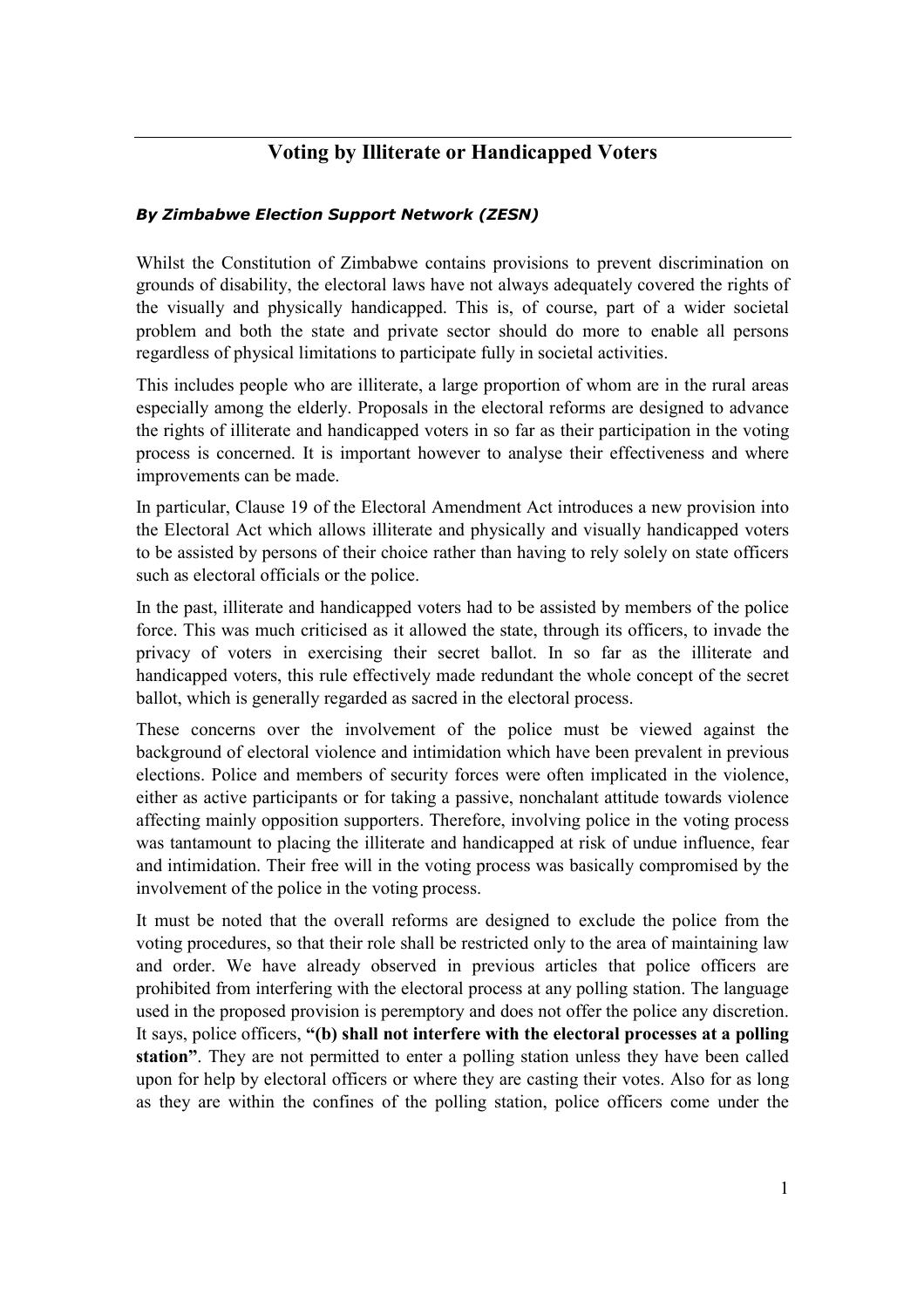command and direction of the presiding officer. This prevents the dilution of the Commission's authority.

This is the context in which the exclusion of police from assisting voters must also be viewed. The new provisions are that where a voter is illiterate or handicapped rendering him/her unable to vote without assistance, he/she may nominate a relative or other person of their choice to assist them in voting. However, in circumstances where such voters who do not have relatives or other persons of their choice to assist them, the presiding officer of a polling station and two other electoral officers can provide the assistance. The presiding officer is required to keep a register in which any person who provides assistance must record his or her name, identification particulars and the name of the voter he or she assisted to vote.

Although the administrative purpose of such a list for transparency is useful, it must be recalled that voters are generally sceptical of any procedures whereby their details are recorded during the voting process.

• It is therefore important that the voter education processes address this issue for purposes of clarification and allaying voter fears.

Furthermore, where the presiding officer is assisting a person, he may ask questions that are necessary to ascertain his intentions where such wishes are not clear. Here again, it must be noted that such questioning may be viewed by voters with scepticism.

- It is recommended that presiding officers should only resort to use of this power when it is absolutely necessarily otherwise it should be used very sparingly.
- In all circumstances, it is important that election observers exercise vigilance to ensure that voters' are not unnecessarily questioned or harassed and that their intentions are carried out.

On broader analysis, the new provisions are welcome departures from the old provision whereby police officers were given the power to provide assistance to illiterate or handicapped voters. By ensuring that voters bring a person of their choice it could be said to promote the voter's freedom to choice. Where assistance is given only by electoral officials, it still means that the Commission retains undiluted authority over the electoral process.

## Shortcomings

Nevertheless, there are some shortcomings which require careful attention:

• Although the provisions can be said to promote voter choice in selecting who will assist them in voting, there is also the risk that the voter may be intimidated into making a choice under duress. This is especially problematic in rural areas where there is close proximity between members of the community and dependence on traditional or political authorities. It may be the case, for example that the headman who is aligned to one political party may impose on illiterate or handicapped voters persons who will provide the assistance. Therefore the whole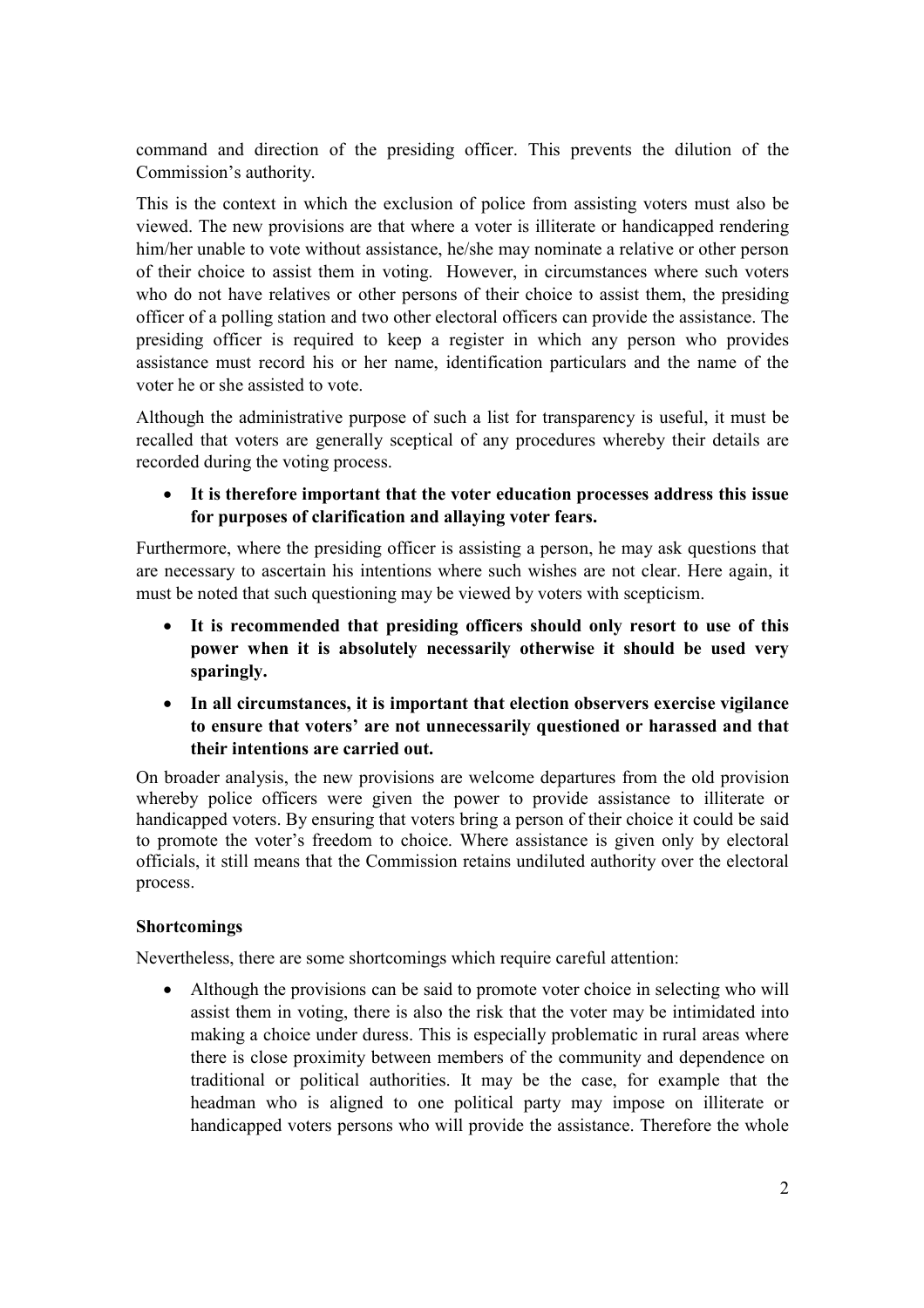intention inherent in this provision of promoting voter choice may in effect be negated by such impositions.

- There is also the risk that in order to make sure voters vote in accordance with specific directions, they will be forced to declare their illiteracy, even if they are literate or can vote notwithstanding their alleged illiteracy, so that each one will be 'assisted' by selected persons.
	- $\triangleright$  It is recommended that election observes and electoral officials must keep a vigilant eye on the process to ensure that illiterate (or alleged illiterate) and handicapped voters are not subjected to undue influence. Where necessary questions must be put to ensure that voters are not being "assisted" under duress.
	- $\triangleright$  As another solution to this problem, there is no reason why visuallyhandicapped voters should not be afforded Braille facilities so that they can vote without assistance from any other person. There are Zimbabweans who can use such facilities but currently are forced to rely on assistance which violates the secrecy of their vote. It is quite possible that visually handicapped voters can challenge the constitutionality of these provisions which deny them the choice to vote without seeking assistance. Braille facility is already used in such countries as Rwanda and Sierra Leone.
	- $\triangleright$  In respect of illiterate voters, one way to prevent having to use other persons to assist them is to allow for voters to vote using thumb imprints on the ballot paper. Ballot papers usually have the party or candidate's symbol and/or photograph. This should be simple enough for even an illiterate voter to identify. They do not have to read and write anything – all they have to do is to look at the ballot paper and place their thumb imprint (dipped in ink) next to the party or candidate of their choice. This facility should be available and explained to voters so that they do not have to be forced to rely on socalled assistants

## Conclusion

The measures to improve voter choice regardless of illiteracy or disability are probably well-intentioned. However as we have observed, they are prone to abuse, especially in rural areas where there are greater levels of illiteracy and also a large proportion of voters. Legislators must be careful not to introduce a rule that will have a boomerang effect. The risk of imposed assistants is particularly high in small rural communities and this could effectively hamper voter choice and increase levels of vote rigging through duress.

• It is recommended that there be availability of Braille technology to enable the visually handicapped to vote in secret without assistance. Any assistance will then be available from Commission-appointed electoral officials.